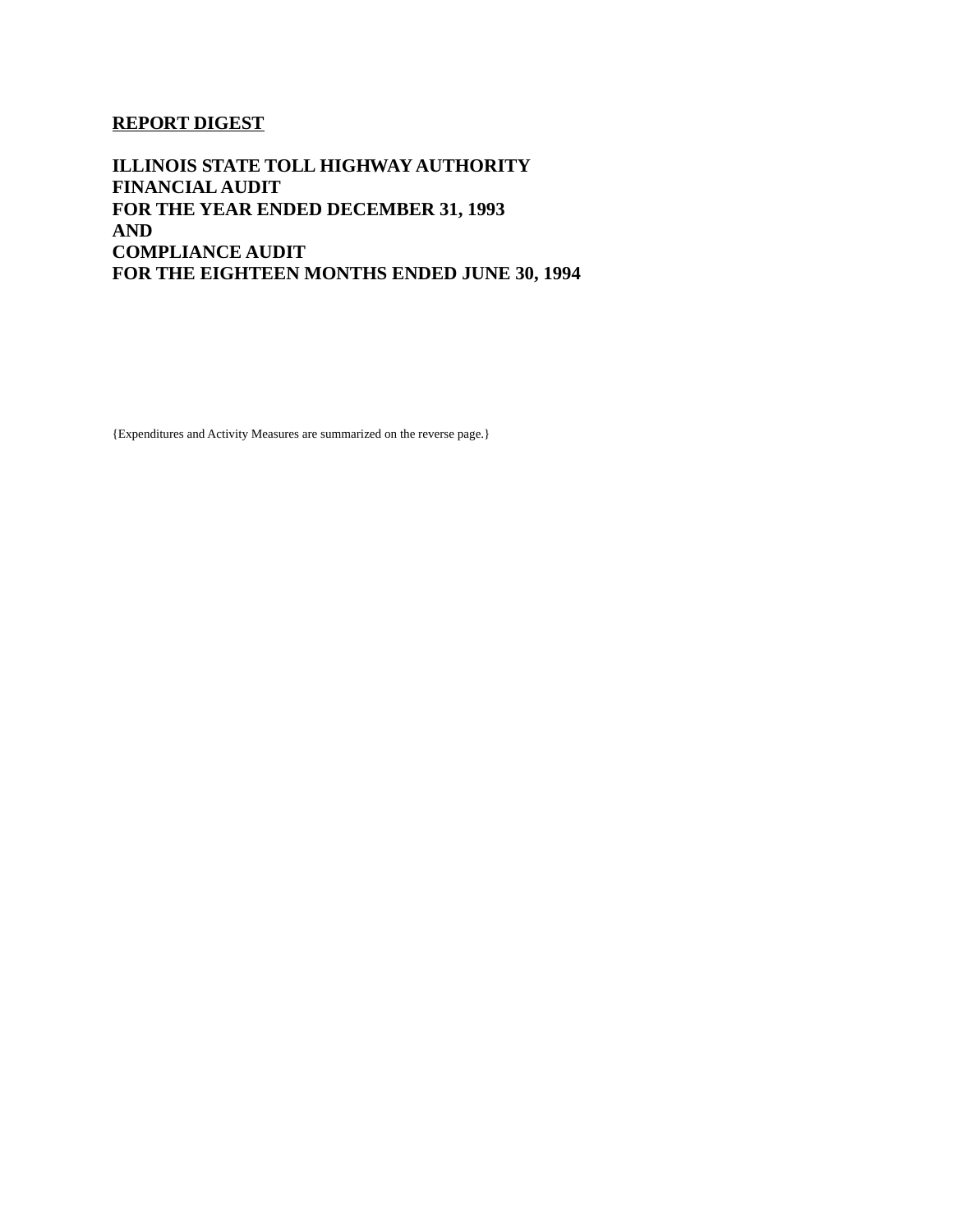# **FINDINGS, CONCLUSIONS, AND RECOMMENDATIONS**

### **CONFORMITY WITH INTENT OF STATE FISCAL POLICIES**

The Authority has continued to make progress in resolving some long-standing issues relating to conformity with the intent of certain State fiscal requirements. In the past, the Authority had not been specifically complying with several State fiscal mandates generally applicable to State agencies. However, the Authority has met with the Auditor General's office and established an open dialogue to address issues raised in this finding. Authority officials state that they have either established policies and standards that mirror the goals and spirit of the statutes or that they are currently in the process of establishing such policies. They also said they will continue to work with the Auditor General where disagreements occur. (Finding 1, page 8)

# **IMPROPER ACCOUNTING FOR NONTAGGED FIXED ASSETS**

The Authority's fixed assets may be overstated because a proper accounting for nontagged fixed assets is not maintained.

During the 1980's, the Authority manually recorded fixed assets because property items could not be entered into its current computer system unless physically tagged. Periodically, the Authority would make adjustments to the manual list based on estimates of the expired service life of property items on the list. The last adjustment to the list totalling \$269,590 occurred in December 1990 when the balance was \$516,521. Adjustments to the remaining balance of \$246,930 have not been accounted for by the Authority. (Finding 3, page 11)

Authority officials agreed with our recommendation to review and update the manual listing to reflect an accurate balance in its fixed asset listing.

# **NEED FOR BETTER AUTOMATED PAYROLL SYSTEM**

The Authority's automated Human Resources/Payroll software system still does not have on-line editing capabilities and therefore continues to require extensive manual calculations and adjustments, and is highly dependent on human intervention and control.

The system was not designed to process multiple pay rates for incentive pay or to process information to track garnishments, health claims, or individual daily attendance records. Errors in gross pay computations of hourly employees have continued because of the recurring payroll computations for circumstances such as shift incentive pay and leave without pay. (Finding 8, page 16)

Authority officials stated that parallel testing of a new payroll system was implemented as of January 1, 1995. They said the number of manual calculations has been reduced based on this implementation. They also said a work plan and schedule is being developed for the evaluation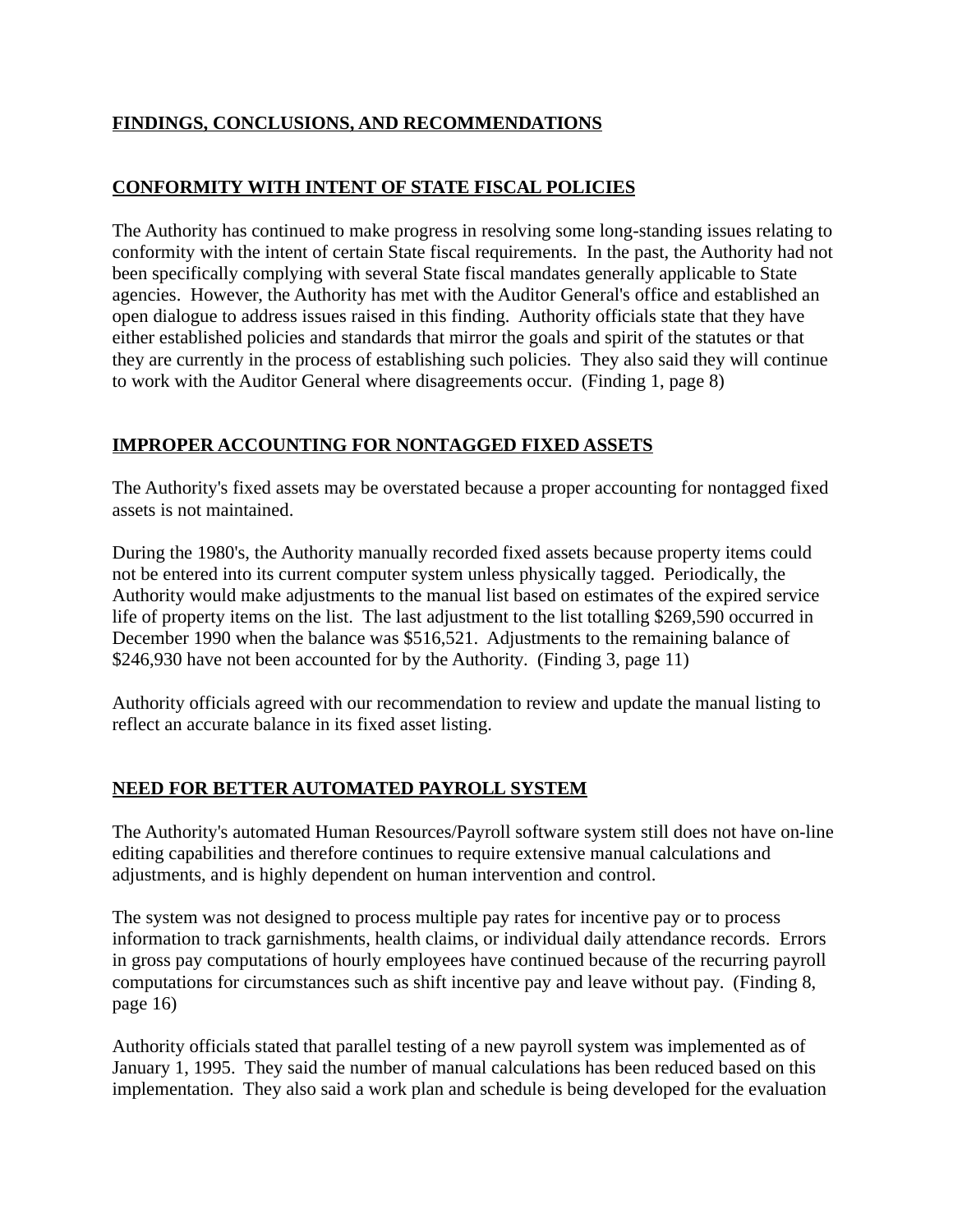of automating the time cards and timekeeping tasks.

# **RECURRING CAFETERIA OPERATING LOSSES**

The Authority is subsidizing its employees' lunches by paying the operating losses of one of its vendors which operates a cafeteria in its central office.

For 1991, 1992 and 1993, the Authority paid operating losses of \$68,399, \$93,460 and \$99,483 respectively for this vendor. The contract between the vendor and the Authority allows for these payments up to a maximum of \$70,000 which can be exceeded with the Executive Director's approval. One main reason for the losses appears to be the low prices for items sold in the cafeteria. These prices are determined by the Authority. (Finding 14, page 24)

Authority officials agreed with our recommendation to evaluate the effectiveness of its current pricing structure to determine whether prices should be raised to eventually eliminate the operating losses.

# **INADEQUATE HOURLY RATE CHARGED FOR HELICOPTER USE**

As of the end of our fieldwork, the Authority had not reviewed or revised the rates charged for passengers using its helicopter as we had previously recommended.

In June 1994, the Auditor General's office issued a Helicopter Special Inquiry report, which included a recommendation that the Authority review and revise its charges for use of its helicopter. The Authority was charging passengers a \$400 per hour rate for use of its helicopter based on an estimated annual usage of 350 flight hours. Actual usage for 1992 and 1993 averaged approximately 260 flight hours per year. The Authority's internal audit department determined that approximately \$480 per flight hour should be charged for use of the helicopter based on the current usage levels.

As of our December 9, 1994 fieldwork ending date, the Authority still had not reviewed or revised the rate that it charges passengers for use of its helicopter. (Finding 15, page 25)

Authority officials stated that they would perform an annual review of the costs associated with the helicopter's use. In January 1995, the Authority stated it had completed a review of the rate and determined that a rate of \$403.11 should be adequate to cover the costs of an estimated 270 hours of usage in 1995.

### **OTHER FINDINGS**

The remaining findings are of lesser significance and are being given attention by the Authority. We will review the Authority's progress toward implementation of our recommendations in our next audit.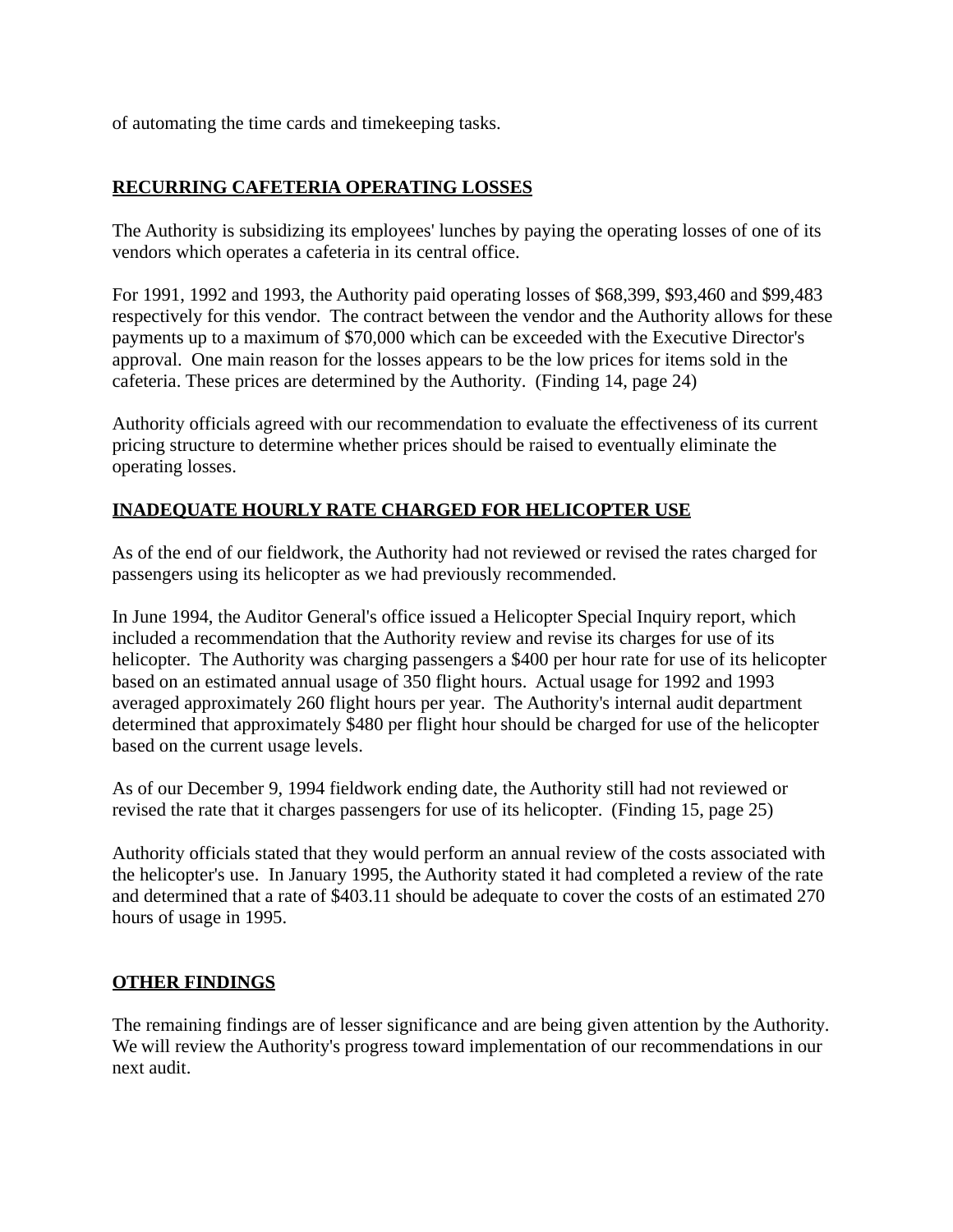Authority responses to our findings were provided by Mark Swidergal, Controller of Finance.

### **AUDITOR'S OPINION**

Our auditors state the December 31, 1993 Trust Indenture Basis Financial Statements of the Illinois State Toll Highway Authority are fairly presented.

#### **WILLIAM G. HOLLAND, Auditor General**

WLB:WGH:ak

#### **SUMMARY OF AUDIT FINDINGS**

Number of This AuditPrior Audit Audit findings1510 Repeated audit findings 4 7 Prior recommendations implemented or not repeated 6 7

#### **SPECIAL ASSISTANT AUDITORS**

Clifton Gunderson & Co. were our special assistant auditors for this engagement.